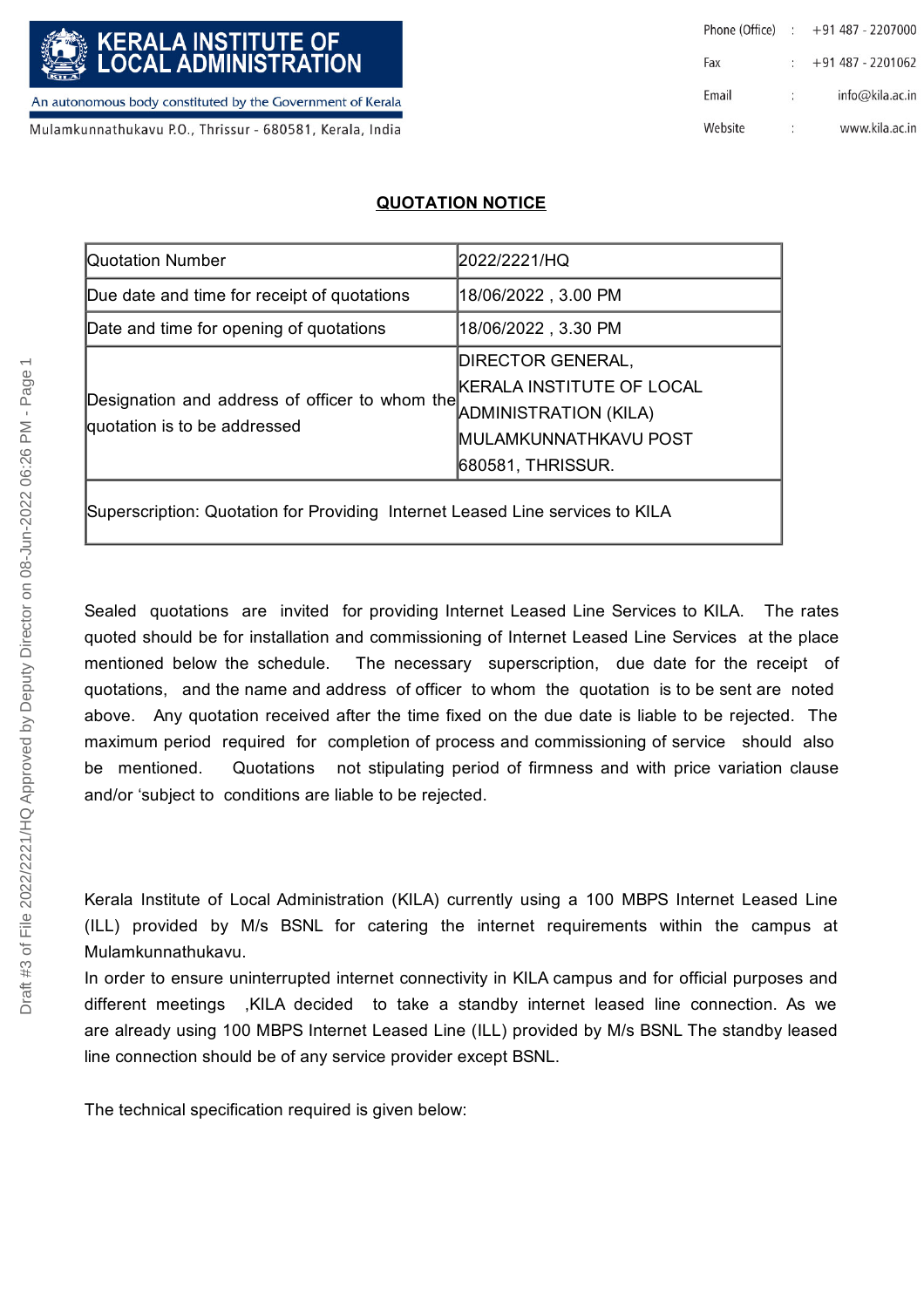| <b>TECHNICAL SPECIFICATION</b> |
|--------------------------------|
|                                |

| 1  | Type of connectivity           | Internet Leased Line                                                                                                                                                                                                                                                                                                                                                                                                                      |  |
|----|--------------------------------|-------------------------------------------------------------------------------------------------------------------------------------------------------------------------------------------------------------------------------------------------------------------------------------------------------------------------------------------------------------------------------------------------------------------------------------------|--|
| 2  | Bandwidth                      | 1:1, 10 Mbps (uncompressed, unshared Internet leased line<br>with unlimited upload and download)                                                                                                                                                                                                                                                                                                                                          |  |
| 3  | <b>Type of Connectivity</b>    | Underground OFC or UBR                                                                                                                                                                                                                                                                                                                                                                                                                    |  |
| 4  | Required usable static IPs     | Minimum 8 Nos of IPV4 usable static IPs                                                                                                                                                                                                                                                                                                                                                                                                   |  |
| 5  | Interface hands off            | <b>Ethernet Interface towards CPE Router</b>                                                                                                                                                                                                                                                                                                                                                                                              |  |
| 6  | MTTRespond                     | <=20 minutes                                                                                                                                                                                                                                                                                                                                                                                                                              |  |
| 7  | MTTRepair                      | $\leq$ 6 hours                                                                                                                                                                                                                                                                                                                                                                                                                            |  |
| 8  | Service availability           | >=99.5% on 24x7x365 basis                                                                                                                                                                                                                                                                                                                                                                                                                 |  |
| 9  | Average network packet loss    | <=1 % (Average over 1000 ping) at any given point of time to<br>any part of globe.                                                                                                                                                                                                                                                                                                                                                        |  |
| 10 | <b>Average Network Latency</b> | < 300 ms                                                                                                                                                                                                                                                                                                                                                                                                                                  |  |
| 11 | Other conditions               | Installation, commissioning, configuring of the link and<br>hardware/software<br>(Modems)<br>and<br>Router<br>etc)<br>whichever is required for providing the 1:1, 10 Mbps<br>Internet Leased Line to KILA Headquartres<br>The internet connection should be made available to<br>the Network rack installed inside the Server room of the<br>Administrative block of KILA Headquarters<br>Overhead optical fiber cables are not allowed. |  |

SPECIAL CONDITIONS

- 1. Validity of the proposal should be 90 days from the date of this proposal.
- 2. Payment terms Annually
- 3. ISP shall be responsible for any installation, commissioning or maintenance of any equipment or hardware supplied by the ISP
- 4. For wireless, last mile Cable Laying charges any should be met by the ISP from the Antenna from our premise to the server room at our premise
- 5. Class A ISP having PAN India presence may send Proposals
- 6. WAN routing protocol between customer device and ISP is Static
- 7. ISP Should provide a Point of contact (Name, Designation, Contact number,c Email) for reporting Network related complaints if any
- 8. Site Survey for overall solution & Product should be done by The ISP
- 9. Solution Architecture should provided by the ISP
- 10. One time charges if any should be quoted separately
- 11. Payment will be released only after installation, commissioning and acceptance of the system

The acceptance of the quotations will be subject to the following conditions:

1. Acceptance of the quotation constitutes a concluded contract. Nevertheless, the